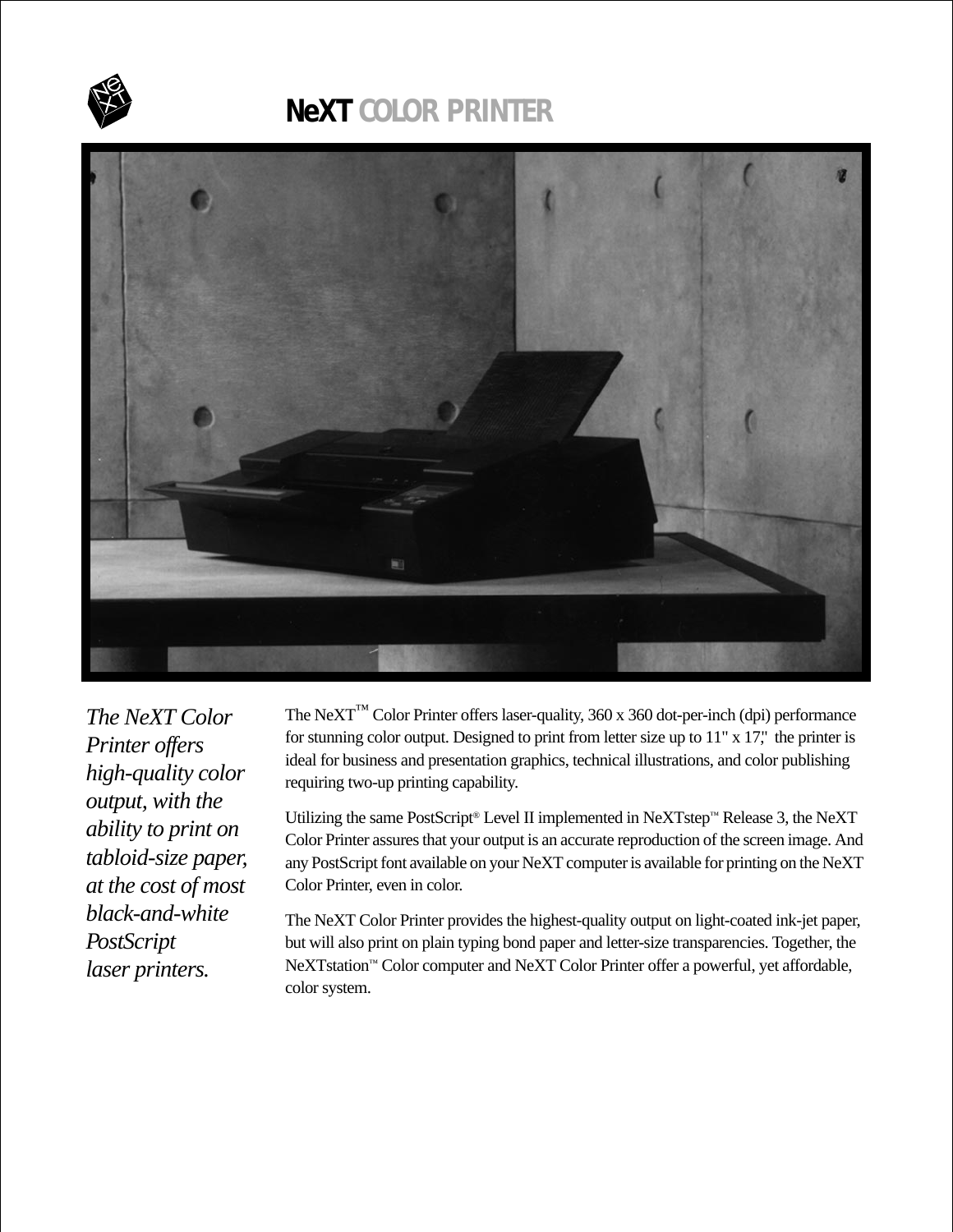# **FEATURES AND BENEFITS**

| 360 x 360 dot-per-inch<br>high-resolution color ouput   | Provides laser-quality output with the stunning impact of full color. The<br>high resolution assures that not only graphics are produced accurately, but<br>also small and large text and line art.                                                                                                                              |  |
|---------------------------------------------------------|----------------------------------------------------------------------------------------------------------------------------------------------------------------------------------------------------------------------------------------------------------------------------------------------------------------------------------|--|
| Print media size flexibility                            | Lets you print not only on traditional letter-size paper, but also allows you<br>to print up to two letter-size pages side-by-side for proofing or technical<br>drawings.                                                                                                                                                        |  |
| Cyan, yellow, magenta<br>and black inks                 | Since this printer utilizes a true black ink, both text and graphics that use<br>black come out looking far better than printers that support only three<br>colors. The true black ink also means that pages which utilize black will<br>print much more quickly than printers that must print three passes to<br>achieve black. |  |
| PostScript Level II imaging                             | Utilizing the very latest in PostScript technology from Adobe, this feature<br>assures that the printer produces high-quality, true-to-life colors.                                                                                                                                                                              |  |
| Color ink cartridges are<br>interchangable individually | Lets you replace only the ink cartridge that has been expended, helping to<br>reduce the printer's cost per page. Since most people tend to print a lot of<br>black, you can replace the black ink more frequently than the other colored<br>inks.                                                                               |  |
| SCSI-interface to the<br>NeXT computer                  | This port is designed for high performance. Higher throughput is necessary<br>with a color printer due to the large amounts of data that is sent to the<br>printer. This also allows you to have both the NeXT 400 dpi Laser Printer<br>and the NeXT Color Printer connected to the same computer at the same<br>time.           |  |
| Personal or sharable                                    | Connected to a NeXT computer, you have the full versatility to use the<br>printer by yourself or to make it accessible to others on the network.                                                                                                                                                                                 |  |
| Bubble-Jet technology                                   | Utilizing the latest in Bubble-Jet™ technology, the NeXT Color Printer is<br>both quiet and reliable.                                                                                                                                                                                                                            |  |
| Automatic cleaning                                      | The printer features automatic cleaning to assure that your color output is<br>consistent and the print heads do not get clogged.                                                                                                                                                                                                |  |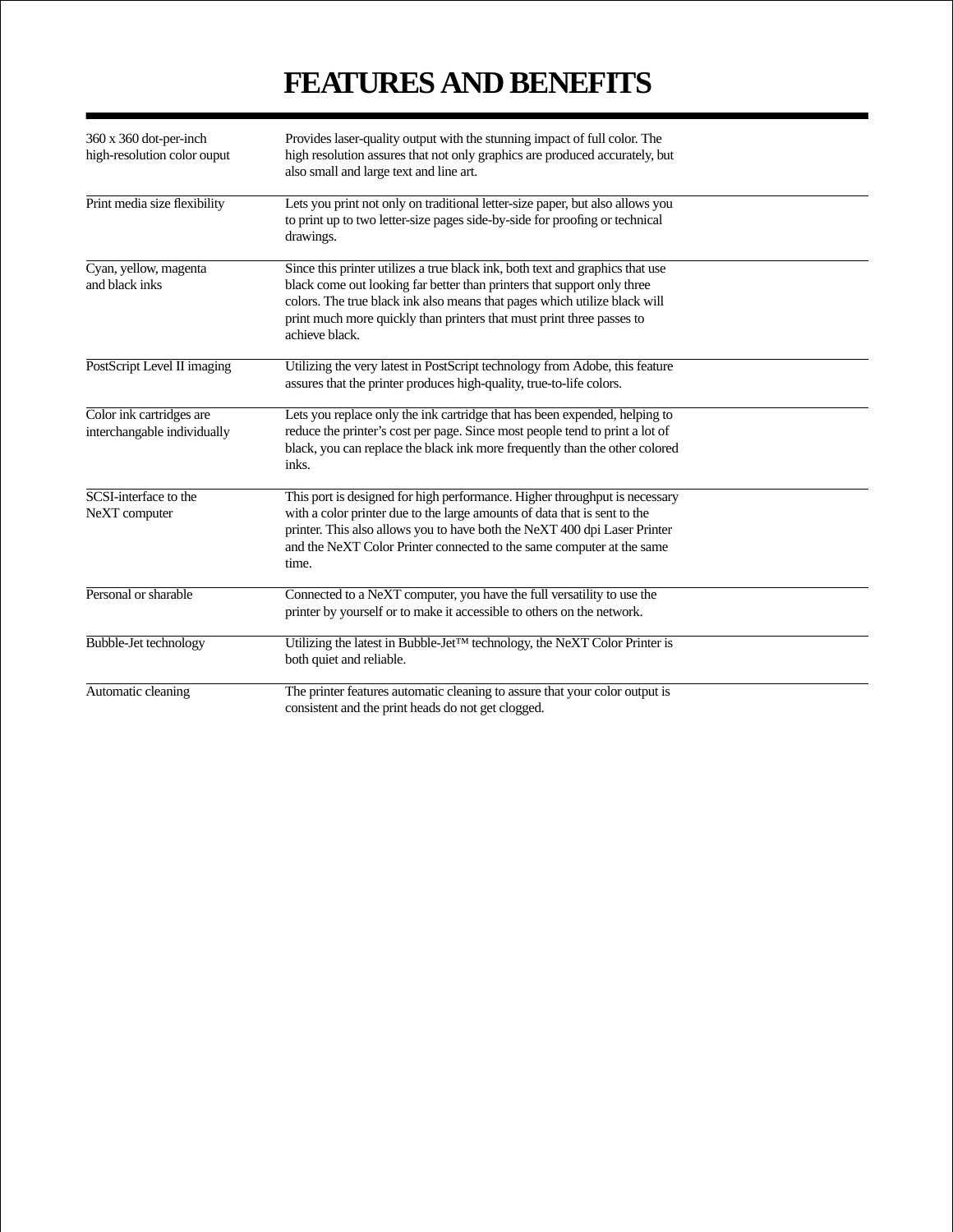## **TECHNICAL SPECIFICATIONS**

#### Engine

<sup>n</sup> Based on Canon Bubble-Jet technology

Print quality

 $n \cdot 360$  x 360 dots per inch

### Colors

<sup>n</sup> 4 process colors: cyan, magenta, yellow, black

#### Print head

<sup>n</sup> 64 nozzles per color, aligned in a vertical array. All four colors print on a single pass.

## Ink cartridges

<sup>n</sup> Four independent ink cartridges

#### Paper size

<sup>n</sup> Ledger, legal, letter, A3, A4, B4, envelope, and postal card

#### Paper types

<sup>n</sup> Plain paper, NeXTrecommended coated paper, NeXT-recommended transparencies

#### Paper weights

 $n \cdot 60$  g/m2 to 90 g/m2

#### Paper feed

- <sup>n</sup> Input: automatic feed of up to a maximum of 100 sheets
- <sup>n</sup> Output: face up, with a maximum of 25 sheets

#### Print engine speed

<sup>n</sup> 0.5 pages/minute (actual speed depends on the complexity of the image, page coverage, and the amount of memory in the host CPU)

## Interface

<sup>n</sup> SCSI-I connector with additional daisy chain port

#### Printable area

- <sup>n</sup> Top margin: 3.5 mm
- <sup>n</sup> Bottom margin: 6.5 mm
- <sup>n</sup> Left margin: 4.0 mm
- <sup>n</sup> Right margin: 5.1 mm

### Input buffer 7 kilobytes

#### Input power

- <sup>n</sup> US/Japan 120V (50/60 Hz) <sup>n</sup> Europe/Australia 220 to 240V
- (50 Hz)

### Power consumption

- <sup>n</sup> Standby: 15W/hour
- <sup>n</sup> Printing: 40W

## Acoustic noise

<sup>n</sup> Less than 45 dBA (measured using ISO 7779)

#### Recommended duty cycle

<sup>n</sup> Monthly print volume: 1000 pages

#### Operating environment

- <sup>n</sup> Temperature: 41 F to 92 F (5 C to 45 C)
- <sup>n</sup> Humidity: 10% to 80%

### Non-operating environment

- <sup>n</sup> Temperature: 32ºF to 92ºF (0ºC to 35ºC)
- <sup>n</sup> Humidity: 5% to 95%

#### Dimensions

- $n \quad 20.5$  in. (w) x 16 in. (d) x 6.7 in. (h)
- $n \left( 520 \text{ mm} \times 407 \text{ mm} \right)$ x 169 mm)
- $n$  22 lbs. (10 kg)

## **SYSTEM REQUIREMENTS**

To use the NeXT Color Printer, you will need a NeXT computer with a minimum of 8 MB of memory (16 MB or more is recommended for increased system performance and faster printing throughput), a built-in hard disk drive, and NeXTstep™ Release 3.

You will also need a SCSI-II–to– SCSI-I cable and a SCSI terminator if the printer is the last external SCSI device connected to your NeXT computer.